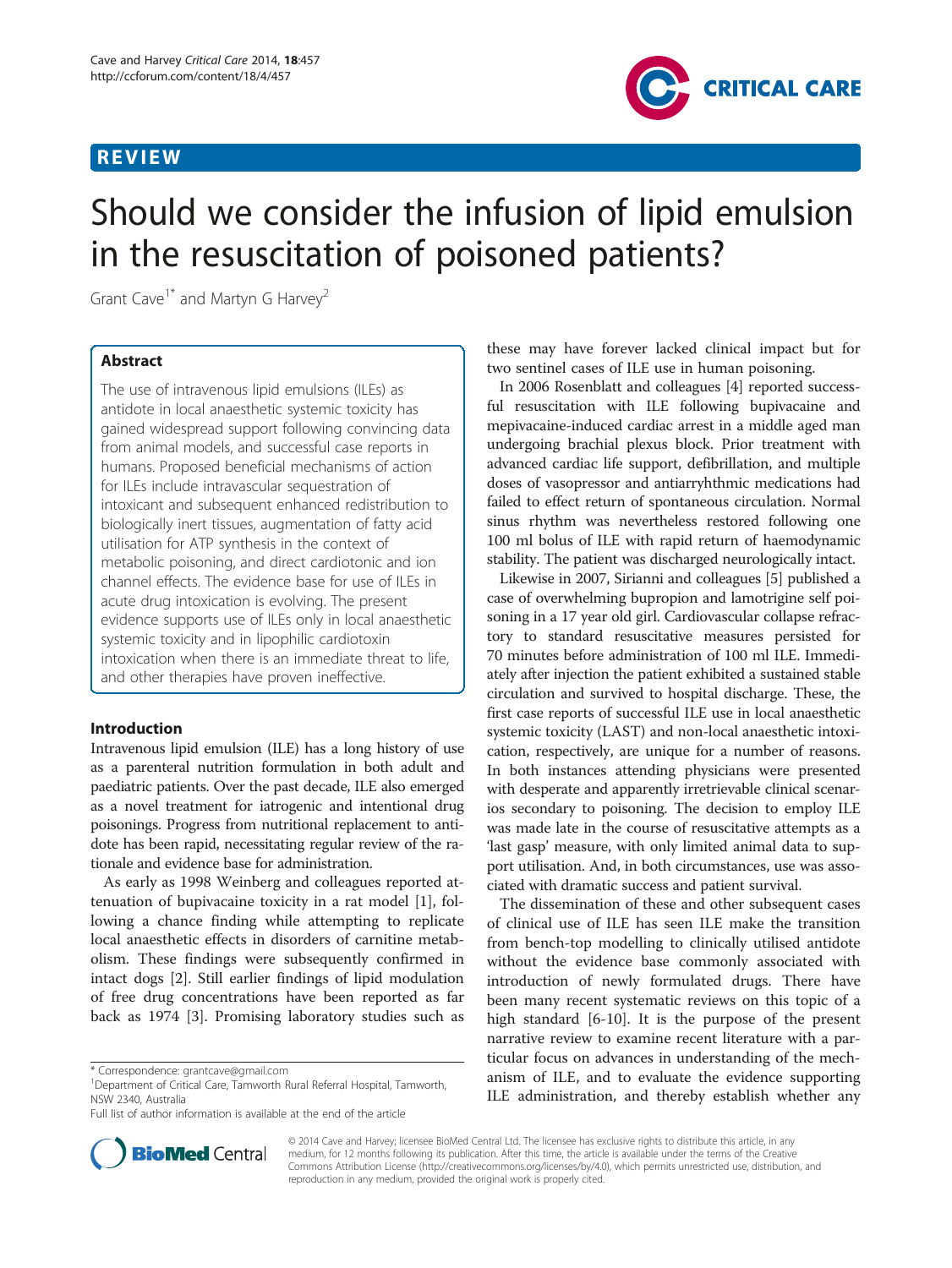changes to present recommendations for utilisation are warranted. PubMed was searched for the 5 years since the authors previous review [[6](#page-6-0)], using the search terms intravenous AND fat emulsion OR lipid emulsion OR intralipid AND "toxicity" OR "resuscitation" OR "rescue" OR "arrest" OR "antidote" and a filter for relevance. Only English language papers were included.

# Rationale for use of intravenous lipid emulsion in toxicology

There are presently four small human trials involving the use of ILE: one clinical randomised controlled trial of limited methodologic quality, one case–control study and two pharmacokinetic evaluations. While this small body of human trial work is of importance, it is not sufficient to form a view on the use of ILE in toxicology. The weight of present data is in benchtop and animal models and collated human case reports. While it is possible to evaluate such an evidence base, there are clear limits to the breadth such evidence can generalise to everyday clinical practice.

In the setting of immediate threat to life where other treatments are not proving effective, it is reasonable to use an agent when there is an established rationale for use and 'all or nothing' cases such as those described above have been reported. Table 1 lists agents for which the criterion of positive benchtop evidence and reported clinical use associated with a positive outcome has been fulfilled.

#### Table 1 Agents for which there is both positive benchtop evidence for class effect and reported clinical use associated with a positive outcome

| Na channel antagonists                         |
|------------------------------------------------|
| Local anaesthetics [11-14]                     |
| Tricyclic antidepressants [9,15-24]            |
| Doxepin                                        |
| Imipramine                                     |
| Amitriptyline                                  |
| Dothiepin                                      |
| Flecainide (benchtop model evidence equivocal) |
| Propafenone                                    |
| Cocaine                                        |
| Ca channel blockers [9,25-27]                  |
| Verapamil                                      |
| Diltiazem                                      |
| Beta blockers [9,28,29]                        |
| Propanolol                                     |
| Carvedilol                                     |
| Nebivolol                                      |
| Miscellaneous [30,31]                          |
| Haloperidol                                    |

Given the above rationale, this paper first outlines the available laboratory evidence on mechanism of action of ILE as antidote, and then progresses to review reported clinical experience.

# Pharmacologic mechanism of action for intravenous lipid emulsion

Knowledge of the proposed pharmacologic mechanisms of action of ILE in acute intoxication is important when considering clinical application. Despite extensive and ongoing study the precise mode of action for ILE in many poisonings remains to be fully elucidated. At present both pharmacokinetic and pharmacodynamic actions have been postulated to play a role in the action of ILE as antidote. Whilst synergy between proposed actions may exist, the relative contributions of each remain uncertain. It is quite possible that each mechanism may variably contribute to clinically observed improvement depending on unique combinations of patient factors, the mode and duration since poisoning, and the particular intoxicant.

## Pharmacokinetic modulation/lipid sink theory

First forwarded by Weinberg in 1998 [\[1\]](#page-6-0), this hypothesis proposes that, following ILE injection, lipophilic intoxicant preferentially distributes into the newly created intravascular lipid compartment, and is held away from the site of toxic action. The hypothesis has been extended to include effects on subsequent enhanced redistribution of lipophilic intoxicants, with increased blood carriage thought to speed transport of toxin from target organ to peripheral adipose tissue depots. This so called 'lipid sink' thesis has served to guide much of the early development of ILE therapy, with the majority of agents studied thus far exhibiting high lipid solubility.

Evidence in support of the lipid sink has been derived from both pre-clinical models and human reports. Following their study with the prototypical lipophilic local anaesthetic bupivacaine in whole rat models of cardiotoxicity [\[1](#page-6-0)], Weinberg and colleagues subsequently demonstrated enhanced myocardial washout of bupivacaine when cardiac perfusate was spiked with ILE in an isolated heart model [\[11\]](#page-7-0). Both greater myocardial bupivacaine loss  $(P < 0.0016)$  and increased coronary sinus effluent bupivacaine concentration  $(P < 0.008)$  were recorded, in keeping with rapid tissue detoxification. Similarly, Chen and colleagues [[12\]](#page-7-0) have shown lesser myocardial bupivacaine concentrations, and associated dose-dependent increases in rate-pressure product for isolated rat hearts subjected to lipid emulsion.

Subsequent authors investigating the effect of ILE injection in whole rats have demonstrated evidence of enhanced drug redistribution with reduced bupivacaine concentration in heart, brain, lung, kidney and splenic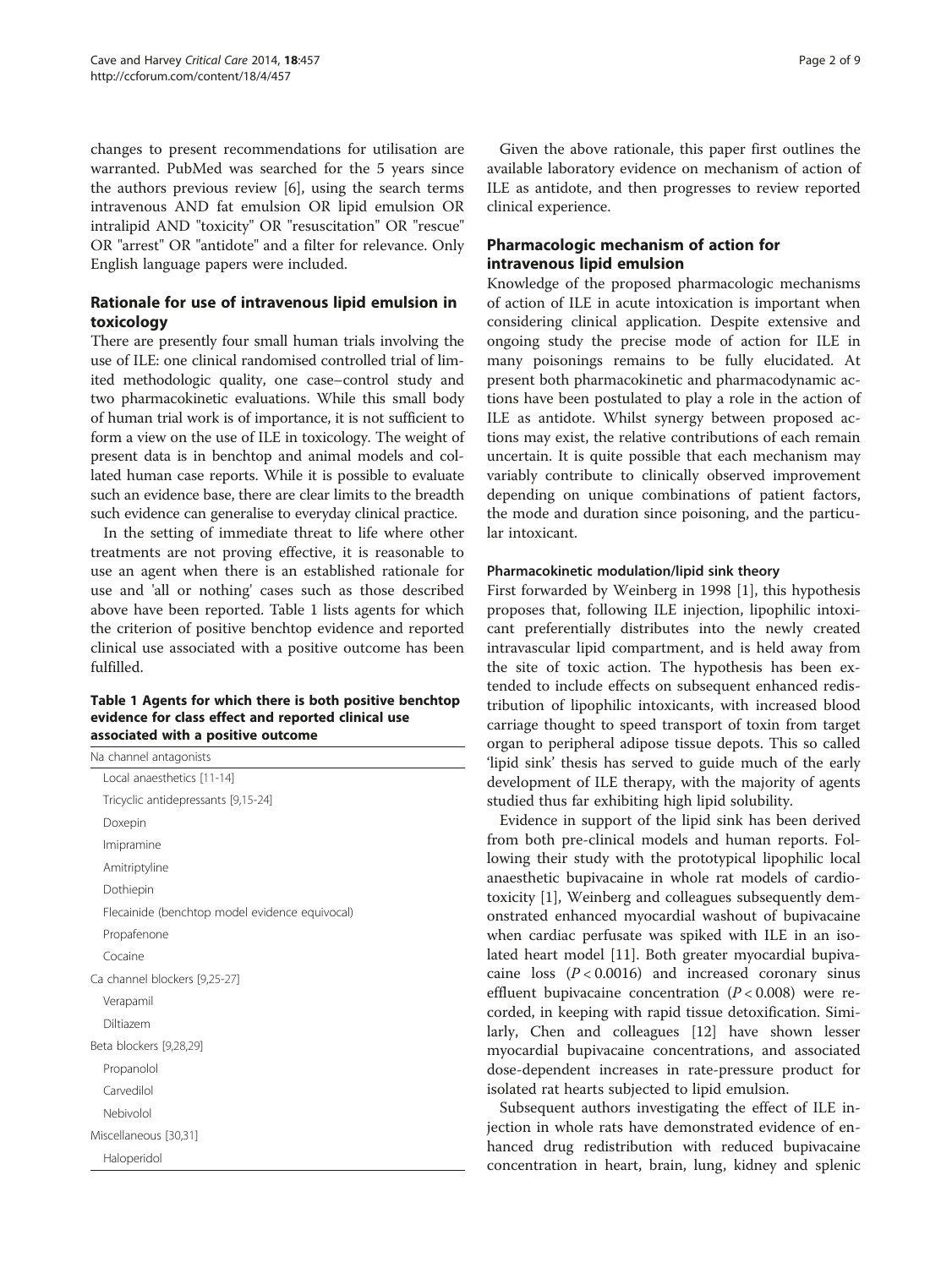tissue observed following ILE treatment [\[13](#page-7-0)]. The hepatic bupivacaine concentration was increased. In this model ILE use was associated with greater bupivacaine clearance, and prolonged half-life (T1/2) compared with control animals, in keeping with favourable modulation to bupivacaine pharmacokinetics.

Support for a lipid sink effect is not confined to lipophilic local anaesthetics, with animal models and human cases demonstrating an effect with a range of disparate intoxicants, including calcium channel blockers [\[25-27](#page-7-0)], lipophilic beta-blockers [\[28,29](#page-7-0)], tricyclic antidepressants [[15-17](#page-7-0)], antipsychotics [\[30,31](#page-7-0)], and antiarrhythmics [[32](#page-7-0)]. Despite lacking commonality in their toxicodynamic mechanisms, agents demonstrating response to ILE treatment typically exhibit high lipid solubility (log D (octanol:water partition coefficient at physiologic pH) >2; bupivacaine  $logD = 3.65$ , consistent with the proposed pharmacokinetic mechanism. Indeed, drug partitioning constants and volumes of distribution have been investigated as predictors of ILE responsiveness. French and co-workers in 2011 [[33](#page-7-0)] demonstrated *in vitro* sequestration of lipophilic drugs in human plasma spiked with lipid emulsion, and subsequently assembled a compendium of predicted lipid extraction efficiency on the basis of the intrinsic pharmacologic parameters for over 50 commonly used drugs.

In vivo studies using non-local anaesthetic drugs have confirmed sink effects in intact animal models and human subjects. In a rabbit model of intravenous clomipramine toxicity, increased total blood concentrations of clomipramine were seen in concert with improved blood pressure following ILE injection, consistent with sequestration of toxin into an intravascular lipid phase [\[34](#page-7-0)]. Litonius and colleagues [\[35](#page-7-0)] similarly demonstrated an increased total amitriptyline concentration with a decrease in free amitriptyline fraction in amitriptyline toxic pigs when ILE was given after amitriptyline infusion. Notably, however, there was no improvement seen in haemodynamic metrics nor survival in this model. The same group furthermore demonstrated that pretreatment with ILE improved haemodynamics during an amiodarone infusion, and resulted in increased amiodarone total concentration and decreased free drug concentration [[32\]](#page-7-0). ILE has also been shown to reduce brain concentrations of amitriptyline when given following intravenous infusion and tissue distribution time in swine [[36\]](#page-7-0). In the same experiment a non-statistically significant reduction in cardiac amitriptyline concentrations was additionally reported  $(P = 0.07)$ .

Human pharmacokinetic data are limited to two clinical studies and sporadic case reports. Minton and colleagues [[37](#page-7-0)] demonstrated a statistically non-significant increase in plasma amitriptyline concentrations in subjects in pharmacokinetic steady state subjected to infused lipid emulsion. Free drug concentrations were not measured. Litonius and colleagues [\[38\]](#page-7-0) furthermore found a decreased half-life for a nontoxic dose of bupivacaine in blood after administration of ILE in eight normal subjects, consistent with an effect on tissue redistribution. A decrease in free verapamil concentration was reported after treatment with ILE for intoxication [[39](#page-7-0)], commensurate with clinical improvement. In another report, increased total blood amitriptyline concentrations were seen following ILE therapy in a case of mixed overdose with prominent tricyclic toxidrome [[40](#page-7-0)].

While attractive in its simplicity, emerging evidence suggests application of the sink theory must be approached with some caution in all but a few overdose scenarios. A pure sink effect may be important in cardiac arrest due to direct intravenous bolus administration of intoxicant - the centralised circulation meaning that rapid equilibration of heart and brain concentrations with the introduced, centrally confined lipid phase may be possible. Subsequent redistribution of intoxicant to peripheral fat depots on return of effective circulation would conceivably ensue such a situation could be hypothesized to occur in most forms of LAST.

Any pharmacokinetic effect for ILE in the non-arrested patient likely depends on both the pharmacokinetic phase and circulatory status at the time of intoxication. Increased plasma carriage for lipophilic toxins with ILE injection will increase drug transport between organ systems according to a complex interplay of tissue drug affinity, relative concentration, and perfusion. As such, net movement of intoxicant may not prove universally beneficial (that is, from target organ to peripheral depot). For example, in one study investigating the effect of ILE on thiopental anaesthesia in rabbits, early lipid administration appeared to increase the depth, but not overall duration, of anaesthesia. This could be explained by the action of lipid emulsion as a high affinity conduit - maintaining blood concentrations able to interact with the brain during early redistribution to hydrophilic tissues, before augmenting later redistribution from rapidly perfused to lesser perfused lipophilic tissues [[41\]](#page-7-0).

Perhaps most vexing is the issue of ILE administration following enteric overdose. Data suggesting that ILE injection may actually augment absorption of lipophilic toxins from the gastrointestinal lumen have emerged, with increased mortality reported when ILE was administered early in the course of oral amitriptyline and verapamil toxicity [\[42\]](#page-7-0), and earlier death following ILE in rectal thiopentone overdose [[43\]](#page-7-0) in rodent models. Documented increases in plasma intoxicant concentrations were reported in both studies. Effects on enhanced gastrointestinal uptake are likely to be limited to the absorptive phase of intoxication. For example, when ILE was administered 5 minutes after oral poisoning with the lipophilic organophosphate parathion in rats, no difference was observed in time to respiratory arrest. When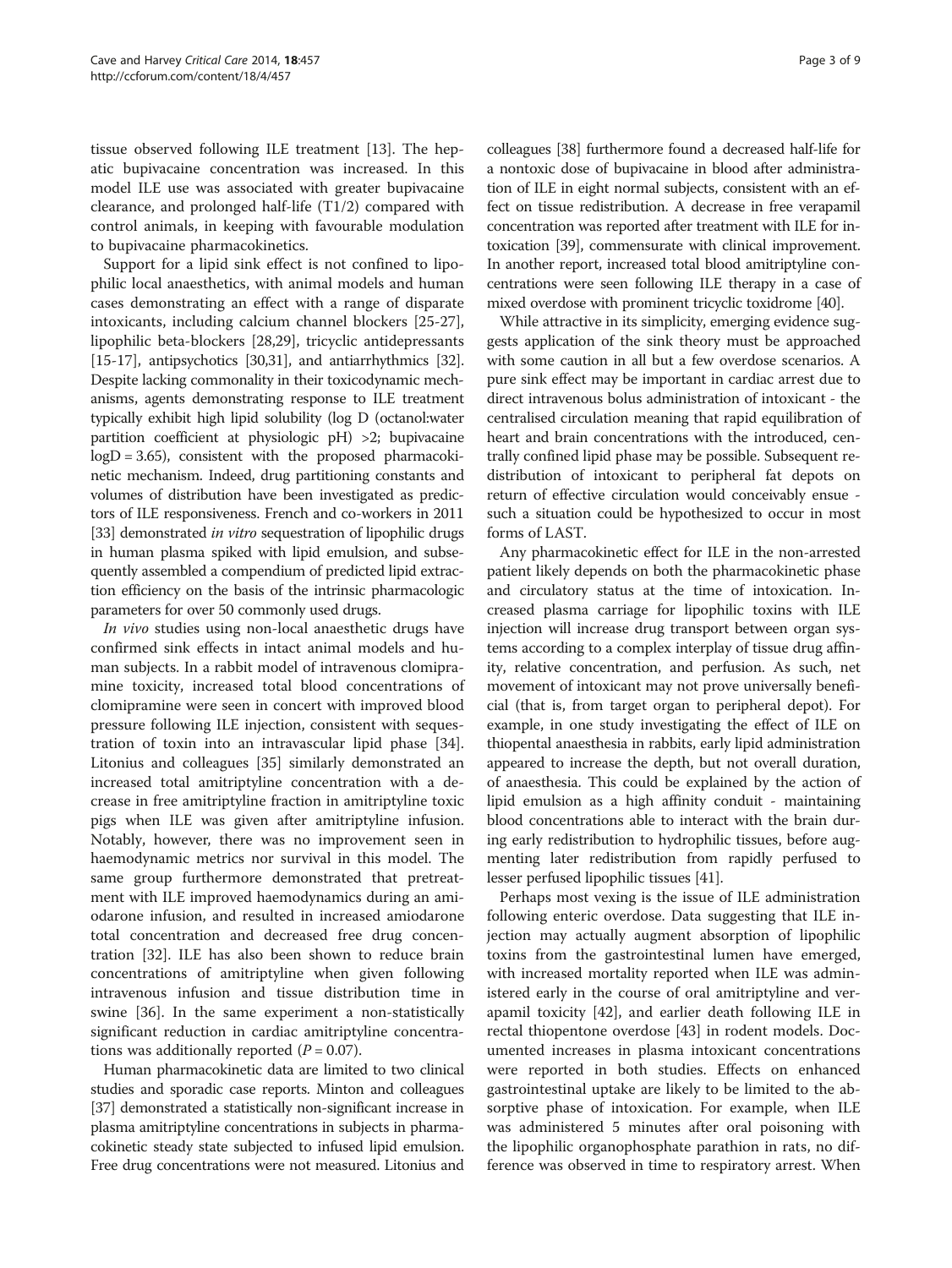given at 20 minutes (at the time of anticipated peak intravenous parathion concentration), ILE effected a significant increase in survival times, consistent with beneficial augmentation of drug redistribution [[44\]](#page-7-0).

The sum of what is known on the pharmacokinetic effects of ILE as antidote seems to be that there are demonstrable effects on absorption, distribution and redistribution for lipophilic intoxicants. Early ILE use in enteric poisoning may be contraindicated because of potential for enhancing gastrointestinal absorption, albeit any such adverse effect is likely dependent on adequate intestinal perfusion, and mitigated somewhat by development of shock-like states secondary to intoxication. The clinical corollary of this would be that effects on blood concentrations following ILE administration likely depend on the timing of administration relative to both the pharmacokinetic phase and the mode of intoxication. It would also seem prudent to ensure actions necessary to mitigate gastrointestinal absorption, such as activated charcoal, were taken before or contemporaneous to lipid emulsion.

#### Direct cardiotonic effect

While clinical and experimental effects spanning agents and organ systems favour a pharmacokinetic mechanism as important in the action of ILE, they are not a complete explanation. Recent data have emerged that suggest lipid emulsions at the doses used have direct cardiotonic effects. Experimentally, rats infused with lipid emulsion showed increased blood pressure and aortic flow rates relative to the same volume of saline. Additionally, isolated rat hearts in isovolumetric contraction were seen to contract more forcefully, with increased oxygen demand, when perfusate was augmented with lipid emulsion [[45](#page-7-0)]. Stehr and colleagues [\[46\]](#page-7-0) additionally demonstrated a positive effect on bupivacaine toxic cardiac myocytes at levels below those that could have effected any 'sink' phenomenon. The same investigators furthermore modelled the relative contributions of volume, sink and cardiotonic effects in an in silico model for the observed effect on recovery of rats from bupivacaine-induced shock. The model of best fit included all three factors, with the direct cardiotonic effect being the most prominent factor responsible for observed improvement [\[47](#page-7-0)].

It seems likely that direct cardiotonic effects play a significant role as one of the mechanisms responsible for resuscitation from drug-induced cardiotoxicity. This may be particularly so in the arrested or critically compromised circulation in order to offer immediate support before any distributive effects are likely to occur.

#### Fatty acid metabolism theory

There is evidence that metabolic pathways influenced by lipid emulsion are important in the experimental mechanism of action of ILE. Partownavid and colleagues [[48](#page-7-0)]

demonstrated failure of ILE rescue in rat bupivacaine toxicity in the presence of the inhibitor of fatty acid metabolism CTV. A dose-dependent relationship for CTV on both resuscitation outcome and measures of cardiac function post-resuscitation was additionally observed. In an associated laboratory experiment, bupivacaine toxic mitochondria were more resistant to external calcium pulses, thought to be a mechanism effecting cell death, when treated with ILE prior to extraction. Conversely, Bania and colleagues [\[49\]](#page-7-0) reported no adverse effect for oxfenicine, a blocker of fatty acid transport into mitochondria, on survival time during verapamil infusion in whole rats.

While experimental data showing reduction in myocardial bupivacaine concentration post-ILE demonstrate that pharmacokinetic mechanisms play a role in ILE resuscitation, these metabolic experiments are compelling that metabolic and cardiotonic considerations are at least a necessary, if not sufficient, mechanism of action in experimental bupivacaine toxicity. This, in concert with the data on direct cardiotonic effects, is particularly important in the clinical development of ILE as antidote, as it suggests that pharmacokinetic testing alone will tend to incompletely evaluate the potential for antidotal action of ILE. Metabolic factors may furthermore hold differential importance depending on the toxic compound.

#### Ion channel modulation theory

Free fatty acids, the levels of which increase with ILE, are known to have effects on both sodium and calcium ion channel function. Arachidonic, linoleic and linolenic acid all increased calcium currents through activated calcium channels in isolated guinea pig cardiac myocytes [[50\]](#page-7-0). This effect appears to be directly on the channel, not modulated by any cellular second messenger system. Such an effect could be particularly important in ameliorating toxicity from calcium channel blockers, and could potentially be responsible for the short, direct cardiotonic effect seen with ILE.

Mottram and colleagues [\[51\]](#page-7-0) demonstrated that stearic acid partially antagonises cultured human voltage-gated sodium channels. This antagonist effect was shown experimentally to partially reverse the sodium channel antagonism seen with bupivacaine. Nadrowitz and colleagues [\[52\]](#page-7-0) have also demonstrated partial reversal of bupivacaine-induced sodium channel antagonism on the Nav15 sodium channel, known for particular tropism with bupivacaine, with lipid application in cultured human kidney cells. Notably, in cases where lipid emulsion has been reported as having a positive outcome as an antidote, sodium channel antagonists are prominent intoxicants [\[18-22](#page-7-0)], and very rapid resolution of QRS duration is often reported.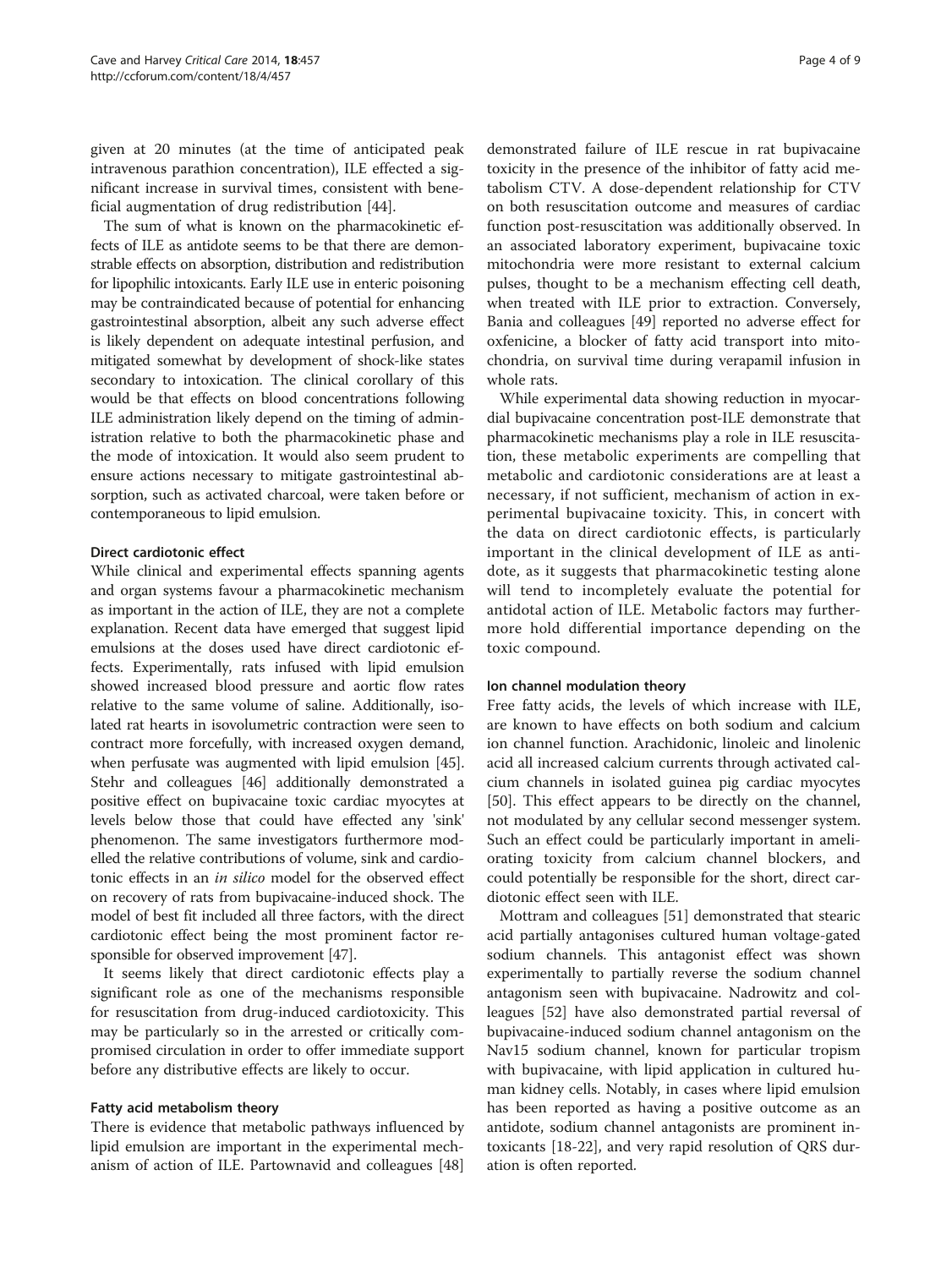## Clinical use

#### Human trials

Few investigators have studied ILE in human populations. Taftachi and colleagues [[53\]](#page-7-0) reported the use of a lipid emulsion preparation in a randomised trial evaluating the effect on conscious state in drug-induced coma. In addition to standard supportive care, 15 patients were given an infusion of 10 ml/kg 10 % lipid emulsion. A statistically significant increase in Glasgow Coma Scale (GCS) of 2 points was seen in the ILE group. No reported differences were seen for rates of intubation (the primary powered endpoint) or time to extubation. This study has a number of methodological flaws limiting generalisability, including absence of a control solution, and no blinding in acquisition of key study metrics (GCS). Additionally, the study tested a number of endpoints without statistical correction for repeat analysis. Perhaps the greatest contribution of this work is in demonstrating that trials involving ILE in toxicology are feasible.

Gil and colleagues [\[54](#page-7-0)] evaluated the effect of ILE on glyphosate intoxication. After a positive case report, their institution began treating glyphosate intoxication with ILE along with supportive care from January 2012. A two-tiered approach to ILE administration was taken, with those ingesting less than 100 ml of herbicide thought to be at lesser risk of toxicity and given 20 ml/ hour of 20 % lipid emulsion, and those ingesting more than 100 ml of herbicide treated with a load of 500 ml of 20 % lipid emulsion over 2 to 3 hours and then maintained on 42 ml/hour for the next 24 hours. Historical controls were taken from the previous 2 years of practice, matched for volume and timing of ingestion. Twenty-two cases and controls were compared, with 13 higher dose intoxicant patients in each group. No hypotension or arrhythmia was seen in the ILE-treated group versus rates of 40.9 % (hypotension) and 22.7 % (arrhythmia) in the control group. These differences reached statistical significance. The preponderance of hypotension and arrhythmia was seen in controls who ingested higher doses of intoxicant. Additionally, death (one case) and acute kidney injury (three cases) were seen only in the control group, and the rate of respiratory failure was lower in the ILE group (14 % versus 32 %), although these differences did not reach statistical significance. It is considered most likely that surfactants associated with the herbicide are responsible in large part for toxic action, and the authors postulated some sink mechanism may have been in action to ameliorate toxicity.

#### Case series

The LIPAEMIC investigators reported 48 cases of use of ILE where details of intoxicant, treatment and outcome were entered into an online registry. Complete capture of all cases treated in contributing centres was unlikely based on declining reporting rates over the time of data collection, meaning that inherent positive publication bias in case reports and series may still have been acting on this dataset. Increases were seen over a short timespan in both GCS in cases where lipid was used for altered conscious state (median GCS increasing from 4 to 8 over 30 minutes) and systolic blood pressure in shocked patients (median systolic pressure increasing from 70 to 90 mmHg over 30 minutes). One serious complication (bronchospasm) and two minor adverse effects were recorded. Given the nature of data collection, these results hold significance as contributors to hypothesis generation [[55](#page-7-0)].

The ToxIC consortium reported a case series of nine uses of ILE from three tertiary referral centres [\[56](#page-8-0)]. Indications for use were post-cardiac arrest or refractory shock defined as circulatory compromise requiring the use of more than one vasopressor. Five of the nine patients survived, which was considered a positive outcome for ILE.

Three case series have been reported as conference abstracts. The Washington poisons centre reported five cases of use [\[57\]](#page-8-0): bupivacaine toxicity (asystole), and carbamazepine, hydroxychloroquine, flecainide and bupropion toxicity (seizures and hypotension). All cases were associated with clinical resolution of acute effects. Kapadia and colleagues [\[58\]](#page-8-0) reported two cases of tricyclic antidepressant toxicity refractory to maximal therapy including alkalinisation and hypertonic saline whose clinical course improved after ILE. Jovic-Stosic and colleagues [\[59\]](#page-8-0) reported a series of nine uses of ILE where the indication for use was poor response to vasopressors in a series of patients intoxicated with a lipophilic toxin. Increases in blood pressure and GCS, reported as occurring in all patients, were not quantified. A decrease in free verapamil concentration was described in one patient after ILE, with this same patient also exhibiting evidence of acute respiratory distress syndrome.

#### Case reports

Two recent publications have summarised individual cases reported in the literature [\[8](#page-6-0)[,10](#page-7-0)]. Case report data can be instructional in offering insights into therapies, and are particularly useful when outlining an 'all or nothing' type clinical situation. The significant limitation of such analyses is that for any effect published - both positive and negative - it is not known how many unpublished cases were treated. The absence of an accurate numerator significantly limits the generalisability of such collections of cases. With this as a major caveat, the review of Waring [[10](#page-7-0)] found that there was reported improvement in 51 of 76 cases following administration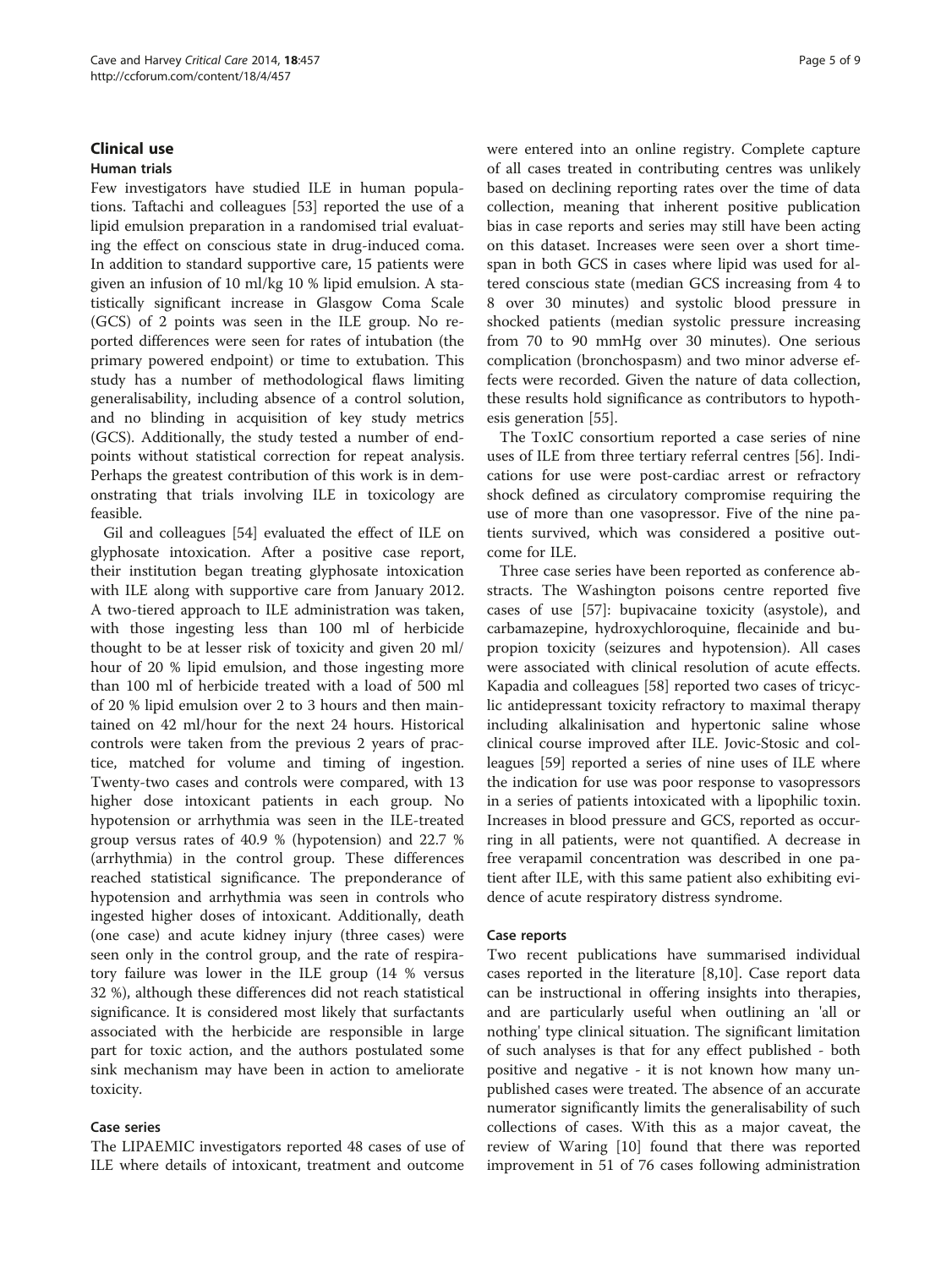of ILE to treat poisoning (28 % of reported cases being LAST, 26 % being cardiovascular drugs, 25 % psychotropic agents and 11 % antiepileptic).

## Controversies

## Porcine models in lipid resuscitation

Studies investigating ILE as antidote that report negative results in animal models have mainly used the porcine model. Swine are known to be more prone to complement-mediated allergic type reactions with liposomal formulations, and this may be important in negative studies involving ILE. Weinberg and Rubinstein [[60\]](#page-8-0) surveyed all the authors of papers using the porcine model for ILE/antidote research and found a majority noted skin discoloration in the ILE-treated subjects consistent with such an anaphylactoid phenomenon. Two of 10 lipid treated pigs in a protocol investigating amitriptyline distribution required adrenaline boluses, despite baseline haemodynamics having returned to normal before study treatment and end-myocardial levels of amitriptyline being lower in the lipid-treated group [\[36](#page-7-0)]. What data are available on ILE as antidote do not appear to indicate that such reactions have occurred in humans.

# Vasopressor coadministration with intravenous lipid emulsion in local anaesthetic systemic toxicity

Literature reports of vasopressor administration in concert with ILE-based resuscitation from local anaesthetic induced cardiac arrest in animal models have returned conflicting findings. In 2009, Hiller and colleagues [[61](#page-8-0)] demonstrated that epinephrine impaired resuscitation from bupivacaine-induced asystole in rats in a dosedependent fashion. Epinephrine injection was associated with elevated serum lactate, acidosis, and lesser haemodynamic recovery. Similarly, in earlier work Weinberg and colleagues [[62\]](#page-8-0) demonstrated the superiority of ILE over both epinephrine and a vasopressin/epinephrine combination [\[63](#page-8-0)] in rodent models of bupivacaineinduced cardiac arrest. Conversely, Mayr and colleagues [[64\]](#page-8-0) demonstrated superior recovery with vasopressors alone in a swine model of bupivacaine-induced cardiac arrest; albeit induction of cardiac arrest was accompanied by significant hypoxia. Mauch and colleagues [[65](#page-8-0)] furthermore reported lesser recovery from bupivacaineinduced shock with ILE alone compared with adrenaline, and greater return of spontaneous circulation and survival in piglets receiving adrenaline with or without ILE in bupivacaine-induced cardiac arrest. Administration of high dose (100 mcg/kg) adrenaline in concert with ILE in bupivacaine-induced cardiac arrest has almost universally resulted in deleterious outcome in animal models. What appears clear is that avoidance of hypoxia (known to exacerbate local anaesthetic toxicity), and ensuring adequacy of cardiopulmonary resuscitation (and thereby coronary perfusion) is essential in effecting recovery. Omission of vasopressors, and adrenaline in particular, from resuscitation algorithms in LAST at this juncture remains controversial.

## Potential interaction with other resuscitation drugs

The generic nature of the sink hypothesis in ILE-based resuscitation from toxin-induced cardiac arrest has led some to question potential interaction with therapeutically administered lipophilic drugs. It would seem apparent that any effect on redistribution of toxic agents might also likewise affect agents administered therapeutically. ILE has been shown to sequester amiodarone in plasma, and ameliorate its hypotensive action when given in overdose in whole pigs [[32\]](#page-7-0). The clinical effect of potential ILE-mediated pharmacokinetic modulation on therapeutically administered pharmaceuticals, however, remains uncertain. There are no direct published data on the relative roles of ILE and extracorporeal life support, with decisions to do with the use of ILE when extracorporeal life support is available in a timely fashion being necessarily based on clinical judgement.

# Enteric overdose

In keeping with the pharmacokinetic theory of ILE's mechanism, increased gastrointestinal absorption of lipophilic intoxicant might be predicted with ILE use as blood with increased affinity for highly soluble xenobiotics perfuses intestinal mucosa. ILE administration early in the course of enteric overdose may thereby paradoxically serve to increase gut absorption and speed development of systemic toxicity. While data in support of this are still emerging [[42](#page-7-0)-[44](#page-7-0)], significant caution should be exercised when considering ILE administration early in the course of lifethreatening enteric overdose and steps should be taken prior to use of ILE to ensure absorption is minimised.

# Safety

Administration of ILE for its antidotal effect remains an 'off-label' indication. Much of what is known about ILE toxicity is derived from historic studies of use in parenteral nutrition situations. When administered for this indication, allergic phenomena, pancreatitis, induced bacteraemia, fat embolism, and myocardial failure are possible. Few reports of adverse events when administered in the context of life-threatening poisoning exist, with hyperamylasaemia [[66](#page-8-0)], and adult respiratory distress syndrome being reported [\[5\]](#page-6-0). Lipaemia-induced impairment in laboratory processing [[67](#page-8-0)] may hold considerable clinical significance, particularly for patients for whom laboratory data are pertinent to management, such as alkalinised tricyclic toxic patients. Early toxicity evaluation in rodents demonstrating a median lethal dose (LD50) of 67.72 ml/kg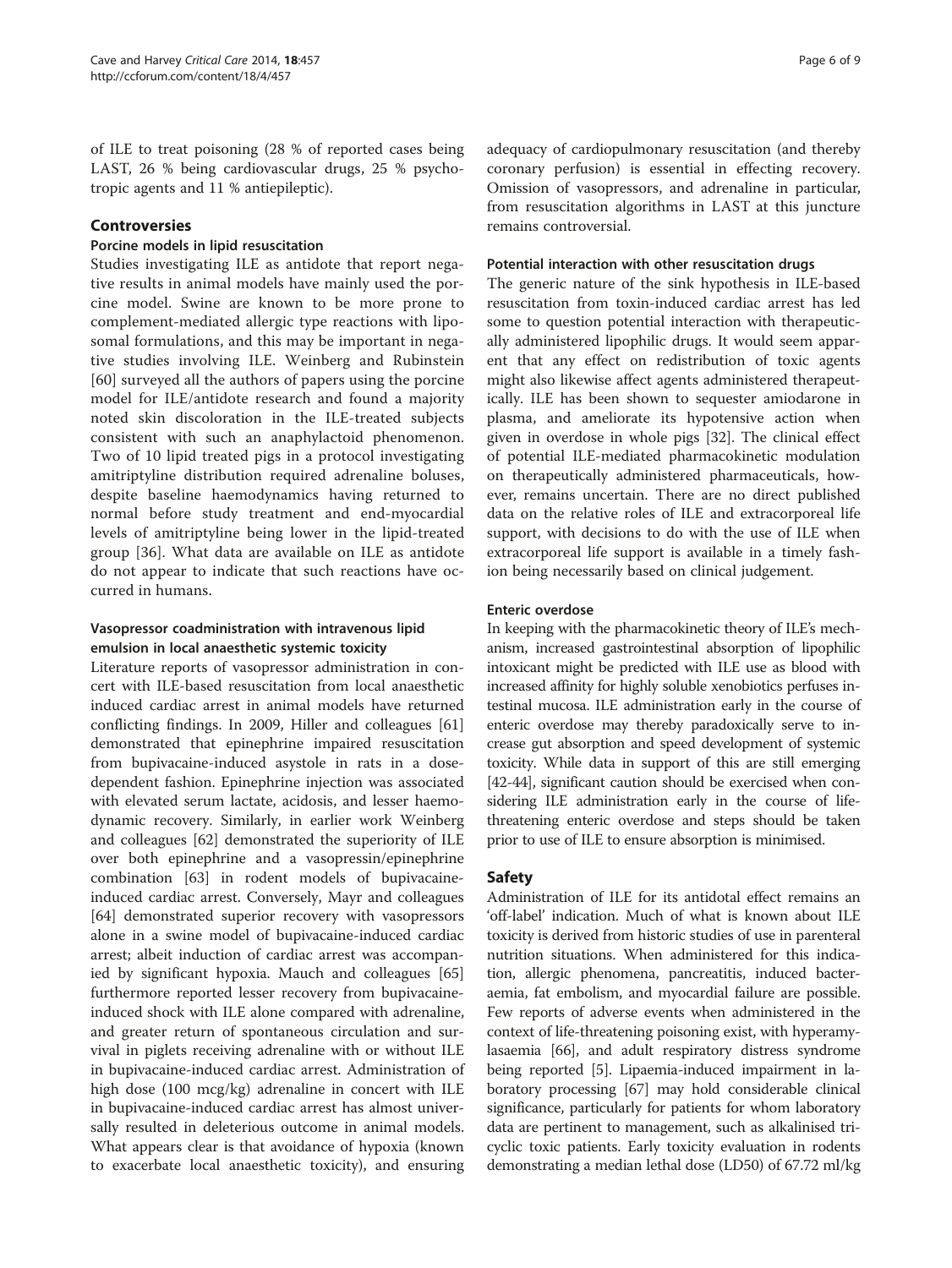<span id="page-6-0"></span>when administered as bolus therapy seemingly provides for a wide therapeutic margin [\[68\]](#page-8-0). Further reporting of safety data is nevertheless required before final safety recommendations can be formalised.

## Clinical implications

The sporadic and unpredictable nature of LAST renders randomised controlled study of ILE in this setting difficult to impossible. The level of evidence available - animal models and case data - is supportive of effect and not likely to be increased. Reflecting this, ILE has been incorporated into LAST practice guidelines of governing bodies for anaesthetists worldwide [[14\]](#page-7-0).

Typical administration regimes recommend initial bolus injection of 1.5 ml/kg 20 % lipid emulsion followed by an infusion of 15 ml/kg/hour with accommodation for additional boluses to be given at 5 minute intervals. A recommendation not to exceed 12 ml/kg ILE has been proposed. Defining maximum length of treatment has not been explored in depth, although there is an isolated reported case where low dose lipid was used for some days [[69](#page-8-0)].

Recommendation of ILE use in non-local anaesthetic drug poisoning remains controversial. While the present review outlines that the level of evidence in this area is evolving, the weight of evidence remains the same as in the field of local anaesthetics. Such a level of evidence can rationally be extended to the clinical situation of the patient in extremus, but extending any recommendation beyond this situation would require further human study. Furthermore, the pharmacokinetic consideration for ILE potentially exacerbating toxicity early in the course of enteric overdose necessitates proceeding with caution. ILE has been suggested as reasonable by the American College of Medical Toxicology, American Heart Association, and European Resuscitation Council for patients exhibiting intractable haemodynamic instability, or overt arrest, secondary to lipophilic drug toxicity that has proven refractory to available therapies. In this instance administration of ILE in accord with guidelines for use in LAST appears reasonable. It is the opinion of the authors that, at present, ILE utilisation for the purpose of reversal of drug-induced coma cannot be recommended outside the confines of a randomised clinical trial.

#### Future research

Human randomised trials are possible in this field and necessary to evaluate whether ILE has a more general role in treatment of intoxicated patients. Registry data aimed at capture of all instances of ILE application are also required to determine an accurate denominator of ILE use, such that clinical performance characteristics may be inferred. Similarly, safety data in humans cannot be derived unless all cases of ILE use and outcomes are collated to central registries as significant adverse events may occur rarely and require many thousands of uses to identify.

Basic science experimentation is furthermore required to delineate optimal doses and formulations of ILE for human application. Research exploring the utility of liposomal detoxification vesicles has proven informative, with engineered liposomes demonstrating ability to sequester lipophilic toxins with far greater affinity than standard ILE in vitro [[70\]](#page-8-0). Subsequent use in animal models has shown the ability of such formulations to effect meaningful recovery [\[71](#page-8-0)].

#### Conclusion

Recent advances in understanding the mechanism of ILE treatment in poisoning suggest ion channel, metabolic and cardiotonic effects are of importance along with the more frequently quoted pharmacokinetic (sink) theory. While the evidence base for ILE use in acute drug intoxication is evolving, the present evidence supports use of ILE only in LAST and in lipophilic cardiotoxin intoxication when there is an immediate threat to life, and other therapies have proven ineffective.

#### Abbreviations

GCS: Glasgow Coma Scale; ILE: Intravenous lipid emulsion; LAST: Local anaesthetic systemic toxicity.

#### Competing interests

The authors declare that they have no competing interests.

#### Author details

<sup>1</sup>Department of Critical Care, Tamworth Rural Referral Hospital, Tamworth, NSW 2340, Australia. <sup>2</sup>Waikato Hospital, Pembroke St, Hamilton 3204, New Zealand.

#### Published online: 30 July 2014

#### References

- 1. Weinberg G, VadeBoncouer T, Ramaraju G, Garcia-Amaro M, Cwik M: Pretreatment or resuscitation with a lipid infusion shifts the dose–response to bupivacaine-induced asystole in rats. Anesthesiology 1998, 88:1071–1075.
- 2. Weinberg G, Ripper R, Feinstein D, Hoffman W: Lipid emulsion infusion rescues dogs from bupivacaine induced cardiac toxicity. Reg Anesth Pain Med 2003, 28:198–202.
- 3. Krieglstein J, Meffert A, Niemeyer D: Influence of emulsified fat on clhorpromazine availability in rabbit blood. Experientia 1974, 15:924–926.
- 4. Rosenblatt M, Abel M, Fischer G, Itzkovich C, Eisenkraft J: Successful use of a 20 % lipid emulsion to resuscitate a patient after a presumed bupivacaine-related cardiac arrest. Anesthesiology 2006, 105:217–218.
- 5. Sirianni A, Osterhoudt K, Calello D, Muller AA, Waterhouse MR, Goodkin MB, Weinberg GL, Henretig FM: Use of Intralipid in the resuscitation of a patient with prolonged cardiovascular collapse after overdose of bupropion and lamotrigine. Ann Emerg Med 2007, 51:412–415.
- 6. Harvey M, Cave G: Intravenous lipid emulsion as antidote beyond local anesthetic toxicity: a systematic review. Acad Emerg Med 2009, 16:815–824.
- 7. Leelach R, Bern S, Oswald S, Weinberg G: Intavenous lipid emulsion in clinical toxicology. Scand J Trauma Resusc Emerg Med 2010, 18:51-59.
- 8. Jamaty C, Bailey B, Larocque A, Notebaert E, Sanogo K, Chauny JM: Lipid emulsions in the treatment of acute poisoning: a systematic review of human and animal studies. Clin Toxicol 2010, 48:1-27.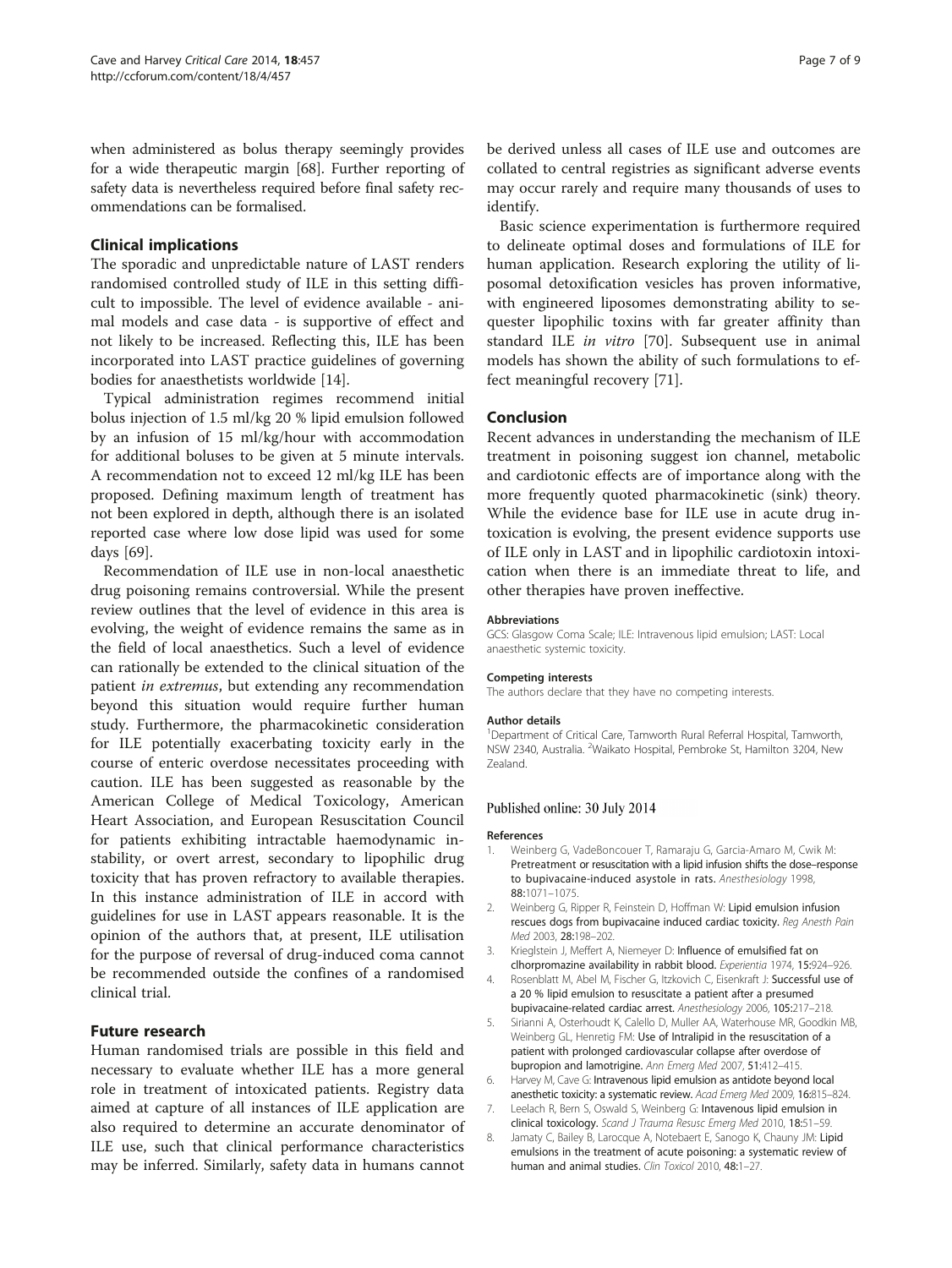- <span id="page-7-0"></span>9. Cave G, Harvey M, Graudins A: Intravenous lipid emulsion as antidote: a summary of published human experience. Emerg Med Australas 2011, 23:123–141.
- 10. Waring S: Intravenous lipid administration for drug-induced toxicity: a critical review of the existing data. Expert Rev Clin Pharmacol 2012, 5:437–444.
- 11. Weinberg G, Ripper R, Murphy P, Edelman LB, Hoffman W, Strichartz G, Feinstein DL: Lipid infusion accelerates removal of bupivacaine and recovery from bupivacaine toxicity in the isolated rat heart. Reg Anesth Pain Med 2006, 31:296–303.
- 12. Chen Y, Xia Y, Liu L, Shi T, Shi K, Wang Q, Chen L, Papadimos TJ, Xu X: Lipid emulsion reverses bupivacaine induced asystole in isolated rat hearts: concentration response and time response relationships. Anesthesiology 2010, 113:1320–1325.
- 13. Shi K, Xia Y, Wang Q, Wu Y, Dong X, Chen C, Tang W, Zhang Y, Luo M, Wang X, Papadimos TJ, Xu X: The effect of lipid emulsion on pharmacokinetics and tissue distribution of bupivacaine in rats. Anesth Analg 2013, 116:804–809.
- 14. The Association of Anaesthetists of Great Britain and Ireland: Guidelines for the Management of Severe Local-Anaesthetic Toxicity. [http://www.aagbi.org/](http://www.aagbi.org/publications/guidelines/docs/latoxicity07.pdf) [publications/guidelines/docs/latoxicity07.pdf.](http://www.aagbi.org/publications/guidelines/docs/latoxicity07.pdf)
- 15. Yoav G, Odelia G, Shaltiel C: A lipid emulsion reduces mortality from clomipramine overdose in rats. Vet Hum Toxicol 2002, 44:30.
- 16. Bania T, Chu J: Hemodynamic effect of intralipid in amitriptyline toxicity. Acad Emerg Med 2006, 13(S1):117.
- 17. Harvey M, Cave G: Intralipid outperforms sodium bicarbonate in a rabbit model of clomipramine toxicity. Ann Emerg Med 2007, 49:178–185.
- 18. Boegevig S, Rothe A, Tfelt-Hansen J, Hoegberg LC: Successful reversal of life threatening cardiac effect following dosulepin overdose using intravenous lipid emulsion. Clin Toxicol 2011, 49:337–339.
- 19. ten Tusscher BL, Beishuizen A, Girbes AR, Swart EL, van Leeuwen RW: Intravenous fat emulsion therapy for intentional propafenone intoxication. Clin Toxicol 2011, 49:701
- 20. Moussot PE, Marhar F, Minville V, Vallé B, Dehours E, Bounes V, Ducassé JL: Use of intravenous lipid emulsion for the treatment of a voluntary intoxication of flecainide with refractory shock. Clin Toxicol 2011, 49:514.
- 21. Arora NP, Berk WA, Aaron CK, Williams KA: Usefulness of intravenous lipid emulsion for cardiac toxicity from cocaine overdose. Am J Cardiol 2013, 111:445–447.
- 22. Carriero S, Blum J, Hack JB: Pretreatment with intravenous lipid emulsion reduces mortality from cocaine toxicity in a rat model. Ann Emerg Med 2014, 64:32–37.
- 23. Cave G, Harvey M, Quinn P, Heys D: Hypertonic sodium bicarbonate versus intravenous lipid emulsion in a rabbit model of intravenous flecanide toxicity: no difference, no sink. Clin Toxicol 2013, 51:394-397.
- 24. Jakkala-Saibaba R, Morgan PG, Morton GL: Treatment of cocaine overdose with lipid emulsion. Anaesthesia 2011, 66:1168–1170.
- 25. Tebbutt S, Harvey M, Nicholson T, Cave G: Intralipid prolongs survival in a rat model of verapamil toxicity. Acad Emerg Med 2006, 13:134–139.
- 26. Bania T, Chu J, Perez E: Hemodynamic effects of intravenous fat emulsion in an animal model of severe verapamil toxicity resuscitated with atropine, calcium, and saline. Acad Emerg Med 2007, 14:105–111.
- 27. Perez E, Bania T, Medlej K, Chu J: Determining the optimal dose of intravenous fat emulsion for the treatment of severe verapamil toxicity in a rodent model. Acad Emerg Med 2009, 15:1284–1289.
- 28. Bania T, Chu J, Wesolowski M: The hemodynamic effect of Intralipid on propranolol toxicity. Acad Emerg Med 2006, 13(S1):109.
- 29. Harvey M, Cave G: Intralipid infusion ameliorates propranolol induced hypotension in rabbits. J Med Toxicol 2008, 4:71–76.
- 30. Weinberg G, Di Gregorio G, Hiller D, Hewett A, Sirianni A: Reversal of haloperidol induced cardiac arrest by using lipid emulsion. Ann Int Med 2009, 19:737–738.
- 31. Moshiri M, Vahabzadeh M, Mohammadpour A, Hosseinzadeh H: Evaluation of intravenous lipid emulsion on haloperidol induced hypotension in rabbits. Toxicol Ind Health 2014, XXX [Epub ahead of print].
- 32. Niiya T, Litonius E, Petaja L, Neuvonen P, Rosenburg P: Intravenous lipid emulsion sequesters amiodarone in plasma and eliminates its hypotensive action in pigs. Ann Emerg Med 2010, 56:402–408.
- 33. French D, Smollin C, Ruan W, Wong A, Drasner K, Wu A: Partition constant and volume of distribution as predictors of clinical efficacy of lipid rescue for toxicologic emergencies. Clin Toxicol 2011, 49:801–809.
- 34. Harvey M, Cave G: Correlation of plasma and peritoneal diasylate clomipramine concentration with hemodynamic recovery after Intralipid infusion in rabbits. Acad Emerg Med 2009, 16:151–156.
- 35. Litonius E, Niiya T, Neuvonen P, Rosenburg P: No antidotal effect of intravenous lipid emulsion in experimental amitriptyline intoxication despite significant entrapment of amitriptyline. Basic Clin Pharmacol Toxicol 2012, 110:378–383.
- 36. Heinonen J, Litonius E, Backman J, Neuvonen P, Rosenburg P: Intravenous lipid emulsion entraps amitriptyline into plasma and can lower its brain concentration - an experimental intoxication study in pigs. Basic Clin Pharmacol Toxicol 2013, 113:193–200.
- 37. Minton N, Goode A, Henry J: The effect of a lipid suspension on amitriptyline disposition. Arch Toxicol 1987, 60:467–469.
- 38. Litonius E, Tarkkila P, Neuvonen P, Rosenburg P: Effect of intravenous lipid emulsion on bupivacaine plasma concentration in humans. Anaesthesia 2012, 67:600–605.
- 39. French D, Armenian P, Ruan W, Wong A, Drasner K, Olson KR, Wu AH: Serum verapamil concentrations before and after intralipid therapy during treatment of an overdose. Clin Toxicol 2011, 49:340–344.
- 40. Harvey M, Cave G: Case report: successful lipid resuscitation in a multi-drug overdose with predominant tricyclic antidepressant toxidrome. Int J Emerg Med 2012, 5:5-8.
- 41. Kazemi A, Harvey M, Cave G, Lahner D: The effect of a lipid emulsion on depth of anaesthesia following thiopental administration to rabbits. Anaesthesia 2011, 66:373–378.
- 42. Perichon D, Turfus S, Gerostamoulos D, Graudins A: An assessment of the in vivo effects of intravenous lipid emulsion on blood drug concentration and haemodynamics following oro-gastric amitriptyline overdose. Clin Toxicol 2013, 51:208–215.
- 43. Harvey M, Cave G, Shaw T: Effect of intravenous lipid emulsion and octreotide on enteric thiopentone absorption: a pilot study. Clin Toxicol 2013, 51:117–118.
- 44. Dunn C, Bird S, Gaspari R: Intralipid fat emulsion decreases respiratory failure in a rat model of parathion exposure. Acad Emerg Med 2012, 19:504–509.
- 45. Fettiplace M, Ripper R, Lis K, Lin B, Lang J, Zider B, Wang J, Rubinstein I, Weinberg G: Rapid cardiotonic effects of lipid emulsion infusion. Crit Care Med 2013, 41:156–162.
- 46. Stehr S, Ziegeler J, Pexa A, Oertel R, Deussen A, Koch T, Hübler M: The effects of lipid infusion on myocardial function and bioenergetics in l-bupivacaine toxicity in the isolated rat heart. Anesth Analg 2007, 104:186–192.
- 47. Fettiplace M, Akpa B, Ripper R, Zider B, Lang J, Rubinstein I, Weinberg G: Resuscitation with lipid emulsion: dose-dependent recovery from cardiac pharmacotoxicity requires a cardiotonic effect. Anesthesiology 2014, 120:915–925.
- 48. Partownavid P, Umar S, Li J, Rahman S, Eghbali M: Fatty-acid oxidation and calcium homeostasis are involved in the rescue of bupivacaine induced cardiotoxicity by lipid emulsion in rats. Crit Care Med 2012, 40:2431–2437.
- 49. Bania T, Chu J, Lyon T, Yoon J: The role of cardiac free fatty acid metabolism in verapamil toxicity treated with intravenous fat emulsions. Acad Emerg Med 2007, 14:196–197.
- 50. Huang J, Xian H, Bacaner M: Long chain fatty acids activate calcium channels in ventricular myocytes. Proc Natl Acad Sci U S A 1992, 89:6452–6456.
- 51. Mottram A, Valdivia C, Makielski J: Fatty acids antagonize bupivacaine induced I (NA) blockade. Clin Toxicol 2011, 49:729–733.
- 52. Nadrowitz F, Stoetzer C, Foadi N, Ahrens J, Wegner F, Lampert A, Koppert W, de la Roche J, Leffler A: The distinct effects of lipid emulsions used for lipid resuscitation on gating and bupivacaine induced inhibition of the cardiac sodium channel Nav1.5. Anesth Analg 2013, 117:1101–1108.
- 53. Taftachi F, Sanaei-Zadeh H, Sepehrian B, Zamani N: Lipid emulsion improves Glasgow coma scale and decreases blood glucose level in the setting of acute non-local anesthetic drug poisoning - a randomised controlled trial. Eur Rev Med Pharmacol Sci 2012, 16:38–42.
- 54. Gil H, Park J, Park S, Hong S: Effect of intravenous lipid emulsion in patients with acute glyphosate intoxication. Clin Toxicol 2013, 51:767-771.
- Cave G, Harvey M, Willer J, Uncles D, Meek T, Picard J, Weinberg G: LIPAEMIC Report: results of clinical use of intravenous lipid emulsion in drug toxicity reported to an online lipid registry. J Med Toxicol 2014, 10:133–142.